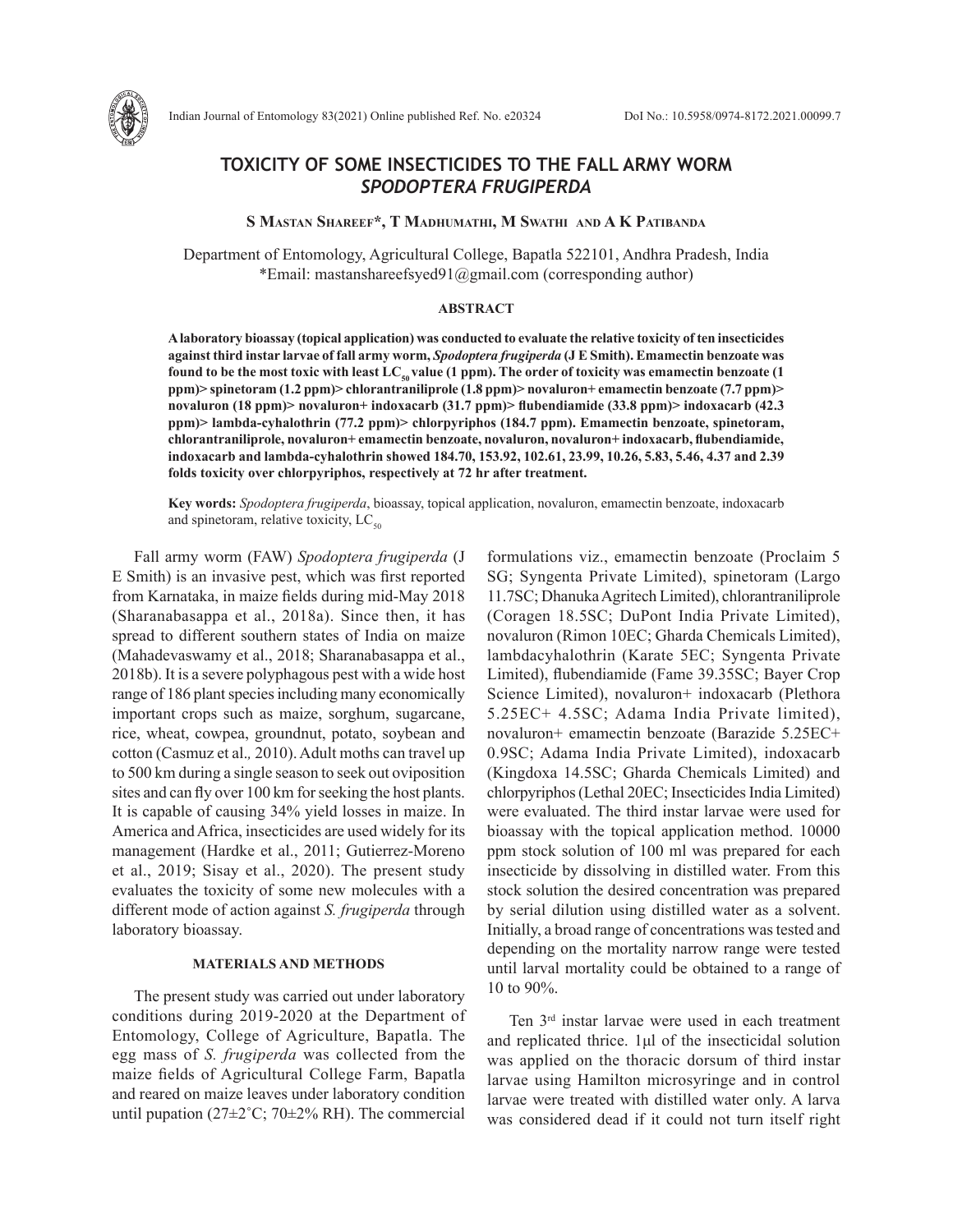after being placed on its dorsal surface. The mortality at 72 hr after treatment was considered as the endpoint for the assessment of the toxicity and the corrected % mortality of larvae was calculated as per Abbott's (1925). Data on % corrected mortality was subjected to probit analysis (Finney, 1971) with SPSS (Statistical Package for Social Science) 21.0 version software. LC<sub>50</sub>, LC<sub>75</sub>, LC<sub>90</sub>, heterogeneity ( $\chi^2$ ), intercept (a), slope of the regression line (b), regression equation and fiducial limits (at 95% C.L) were computed for each insecticide, and the relative toxicity was determined with the least toxic one taken as an unit.

### **RESULTS AND DISCUSSION**

Among the ten insecticides evaluated against third instar larvae of *S. frugiperda* using topical application method, emamectin benzoate proved to be highly toxic to *S. frugiperda* with the least  $LC_{50}$  (1.0 ppm),  $LC_{75}$  (2.7) ppm) and  $LC_{90} (6.7$  ppm) values followed by spinetoram, chlorantraniliprole, novaluron + emamectin benzoate, novaluron, novaluron + indoxacarb, flubendiamide, indoxacarb, lambdacyhalothrin and chlorpyriphos. The order of relative toxicity based on  $LC_{50}$ ,  $LC_{75}$  and  $LC_{90}$ values in the descending order over chlorpyriphos was emamectin benzoate > spinetoram > chlorantraniliprole > novaluron + emamectin benzoate > novaluron > novaluron + indoxacarb > flubendiamide > indoxacarb > lambda-cyhalothrin (Table 1).

At 72 HAT, the  $LC_{50}$  value of emamectin benzoate was 1 ppm. The present findings are in agreement with observstions of Sharanabasappa et al. (2020) with second instar larvae of *S. frugiperda*; emamectin benzoate was the most toxic with  $LC_{50}$  value of 0.0051 ppm and novaluron was the least toxic with  $LC_{50}$  value of 0.061 ppm. Similarly, Dhawan et al. (2007) reported that emamectin benzoate was the most toxic against *S. litura*. Spinetoram also exerted toxicity with an  $LC_{50}$ value of 1.2 ppm and this corroborates with the the results of Sanjeevi Kumar and Muthukrishnan (2017) of spinetoram on third instar larvae of *E. atomosa*. Karuppaiah et al. (2017) reported that chlorantraniliprole was found effective with  $LC_{50}$  values of 1-4 ppm against third instar larvae of *S. litura*. Dhawan et al. (2007) reported that novaluron was found effective against *S. litura* with an LC<sub>50</sub> value of 0.0020%. At 72 HAT the  $LC_{50}$  value of novaluron + indoxacarb was 31.7 ppm and which is in agreement with the results of Patra et al. (2015) who evaluated the toxicity of novaluron + indoxacarb against third instar larvae of *P. xylostella.*  Dhawan et al. (2007) found that the toxicity  $(LC_{50})$  of flubendiamide was 0.0040% against *S. litura*, whereas

 $Y = 0.02 + 1.56x$  Emamectin benzoate 1.0 2.7 6.7 0.08-1.2 2.3-3.3 5.3-8.9 184.70 108.52 66.25 1.768 1.56±0.59 Y = 0.02+1.56x  $Y = 0.13 + 1.42x$ 2 Spinetoram 1.42x 1.43.52 1.0.5 3.8 1.0.2 1.0-1.5 3.1-4.7 7.8-14.3 1.552 1.552 1.552 1.552 1.552 1.424±0.13+1.42x  $= 0.42 + 1.61x$ KIS 1.42+0.0 1.9 1.9 1.0 1.0 1.0 1.0 1.0 1.0 1.0 1.0 1.42-2.1 3.8 1.42+0.0 1.0 1.0 1.0 1.0 1.0 1.0 1.0 1.0 1.0<br>Superiormal contract and the contract of the contract of the contract of the contract of the contract of the c  $= 3.07 + 2.45x$ 4 Novaluron 18.0 33.8 59.8 16.1-20.0 30.1-38.6 51.2-72.1 10.26 8.67 7.42 0.380 2.45±0.21 Y = 3.07+2.45x Lambda-cyhalothrin 77.2 132.0 213.7 70.2-84.6 119.3-148.3 186.1-253.9 2.39 2.22 2.08 1.332 2.80±0.39 Y = 5.30+2.80x Flubendiamide 33.8 68.5 129.1 29.4-38.2 60.9-77.8 110.6-156.2 5.46 4.28 3.44 0.362 2.21±0.27 Y = 3.38+2.21x Novaluron + Indoxacarb 31.7 56.0 93.4 28.7-34.9 56.0-62.8 81.7-109.0 5.83 5.23 4.75 0.113 2.72±0.27 Y = 4.09+2.72x 7.7 15.7 29.8 6.7-8.7 13.8-18.1 25.1-36.7 23.99 18.66 14.90 2.212 2.07±0.16 Y = 1.85+2.07x  $Y = 4.67 + 2.87x$  Indoxacarb 42.3 72.4 117.3 38.3-46.4 60.0-80.1 104.0-135.5 4.37 4.05 3.78 1.949 2.87±0.33 Y = 4.67+2.87x  $Y = 7.74 + 3.43x$ 10 Chlorpyriphos 184.7 293.0 443.9 169.5-200.3 269.2-321.7 398.2-505.4 1.00 1.00 1.00 2.851 3.43±0.49 Y = 7.74+3.43x  $7 = 5.30 + 2.80x$  $7 = 3.38 + 2.21x$  $= 4.09 + 2.72x$  $Y = 1.85 + 2.07x$ Regression Regression  $Y = a + bx$  $(Y = a + bx)$ equation  $(b) \pm S$ . E  $2.80 + 0.39$  $2.87 + 0.33$  $3.43 \pm 0.49$  $56 + 0.59$  $.42 + 0.59$  $1.61 \pm 0.77$  $2.45 \pm 0.21$  $2.21 + 0.27$  $2.72 \pm 0.27$  $2.07\pm0.16$ Slope geneity  $1 f = 5$ Hetero-Relative toxicity Hetero-1.949 .904 0.380 .332 0.362 0.113  $2.212$ 2.851 .552  $\mathbb{R}^2$  $LC_{90}$  $3.78$ <br>1.00 43.52 40.35 7.42 2.08 3.44 4.75<br>14.90  $\mathop{\rm LC}\nolimits_{S0}^s$   $\mathop{\rm LC}\nolimits_{S0}^s$   $\mathop{\rm LC}\nolimits_{T,S}^s$   $\mathop{\rm LC}\nolimits_{S0}^s$   $\mathop{\rm LC}\nolimits_{S1}^s$   $\mathop{\rm LC}\nolimits_{T,S}^s$ Relative toxicity  $\frac{4.05}{1.00}$ 77.11<br>63.70 8.67 2.22 4.28 5.23  $LC_{75}$  $1.00$  $\mathbb{L}\mathsf{C}_{50}$ 4.37 153.92 102.61  $10.26$ 5.83 23.99 8.8-14.3 104.0-135.5  $5.3 - 8.9$  $7.8 - 14.3$ 51.2-72.1 86.1-253.9 10.6-156.2 81.7-109.0 25.1-36.7 398.2-505.4  $LC_{90}$ Insecticide LC values (ppm) Fiducial limits (ppm) Fiducial limits (ppm)  $3.1 - 4.7$  $3.9 - 5.6$ 30.1-38.6 56.0-62.8 60.0-80.1 269.2-321.7 60.9-77.8 (95% C. L) 19.3-148.3 2.3-3.3  $3.8 - 18.1$  $LC_{75}$  $1.0 - 1.5$  $6.1 - 20.0$ 70.2-84.6 28.7-34.9  $6.7 - 8.7$ 38.3-46.4  $1.5 - 2.1$ 169.5-200.3 29.4-38.2  $0.08 - 1.2$  $LC_{50}$  $LC_{90}$ 443.9 29.8 117.3  $[29]$ 93.4 59.8  $13.7$ LC values (ppm)  $\text{LC}_{75}$ 293.0 56.0  $72.4$  $.32.0$ 68.5 5.7  $33.8$  $LC_{50}$ 42.3<br>184.7 33.8 31.7

Table 1. Relative toxicity of insecticides against 3rd instar larvae of *S. frugiperda* at 72 hr after treatment

Table 1. Relative toxicity of insecticides against 3<sup>rd</sup> instar larvae of S. frugiperda at 72 hr after treatment

Tr. No.

Insecticide

 $\overline{\phantom{0}}$ 

imamectin benzoate

 $\scriptstyle\sim$ 

Spinetoram

 $\sim$ 

Chlorantraniliprole

Novaluron

4 N

Lambda-cyhalothrin

 $\circ$ 

Flubendiamide

 $\sim \infty$ 

 $\circ$ 

Indoxacarb

penzoate

 Novaluron + Emamectin benzoate

Novaluron + Indoxacarb Novaluron + Emamectin